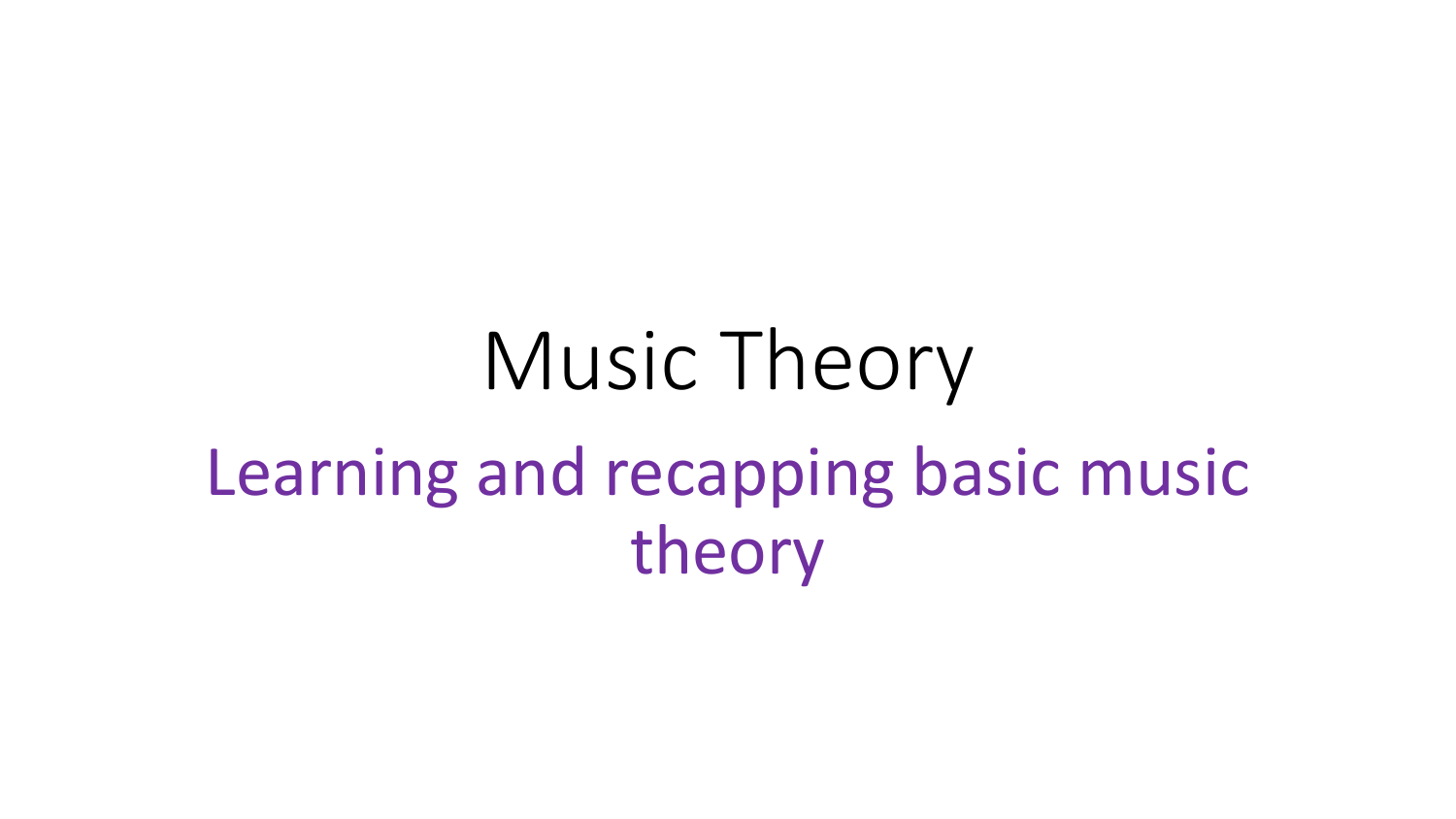

The stave or staff is what you write you music on. It has five lines and four spaces.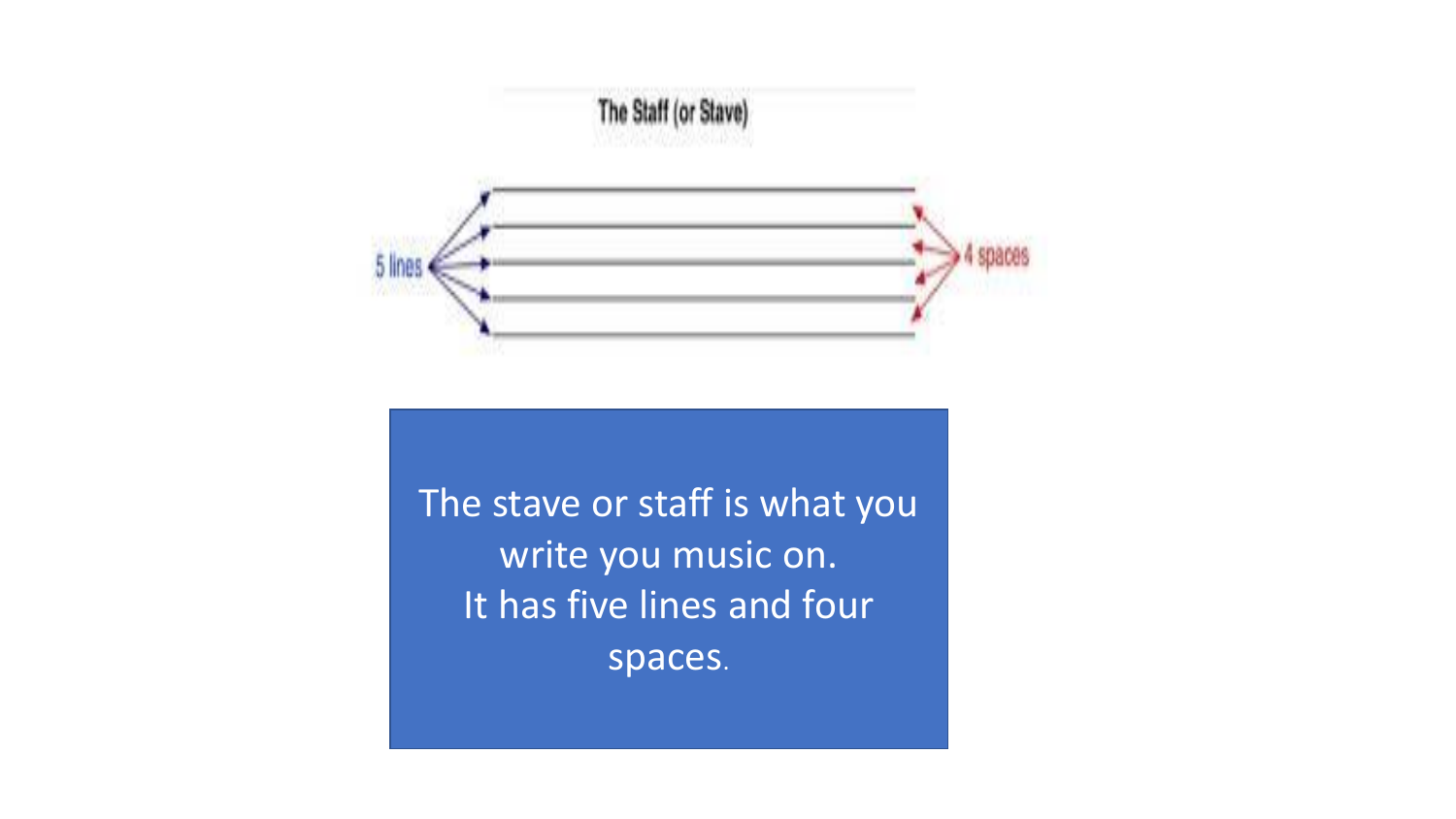







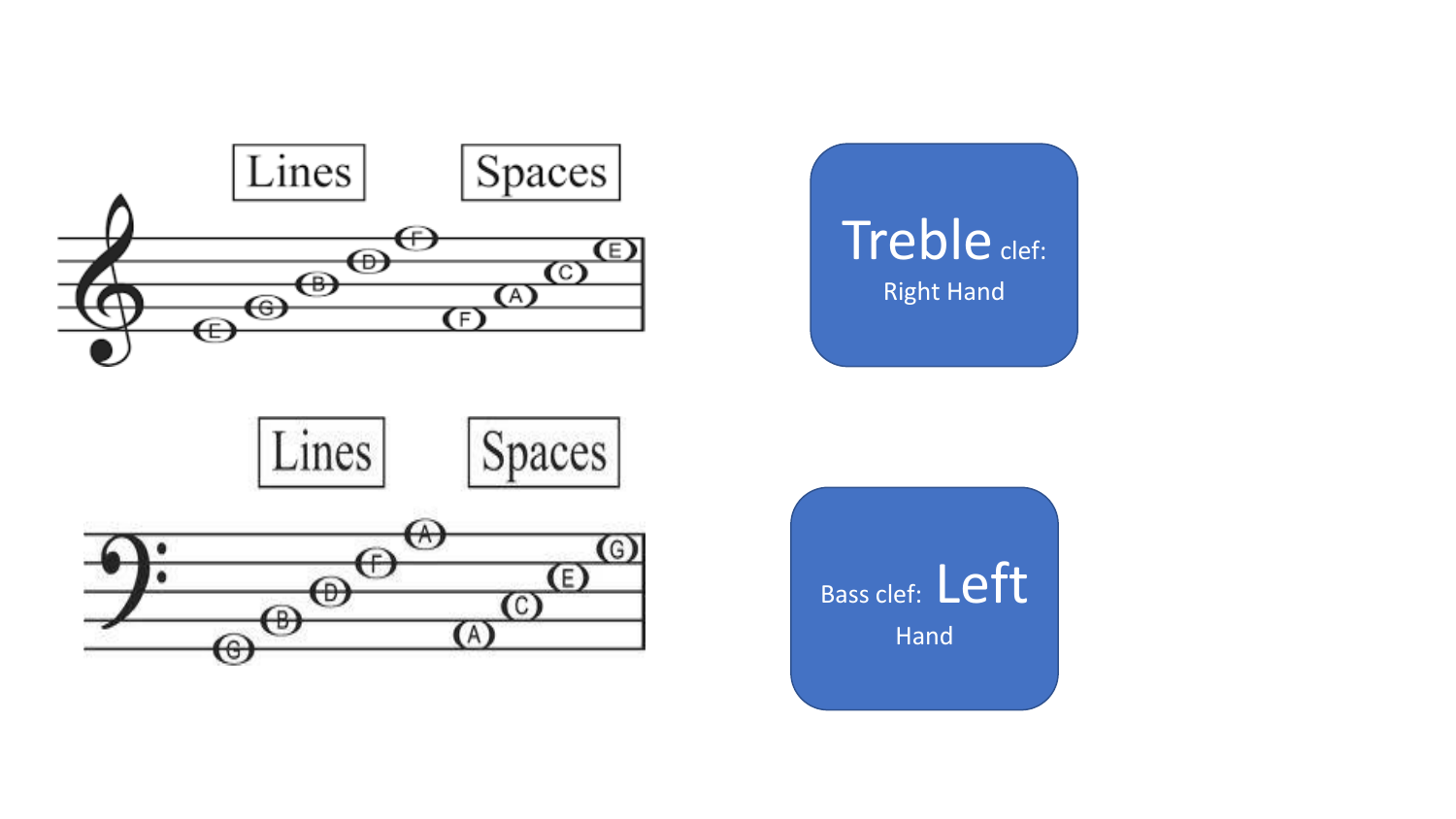| American /<br>German note<br>names | British note<br>names       | Note symbols | Note value           |
|------------------------------------|-----------------------------|--------------|----------------------|
| Whole note                         | Semibreve<br>10000000000000 | $\bullet$    | 4 beats              |
| Half note<br>la total tra          | Minim                       | a            | 2 beats              |
| Quarter note                       | Crotchet                    |              | 전화이라 이 이 이<br>1 beat |
| Eighth note                        | Quaver                      |              | 1/2 of a beat        |
| Sixteenth note                     | Semiquaver                  |              | 1/4 of a beat        |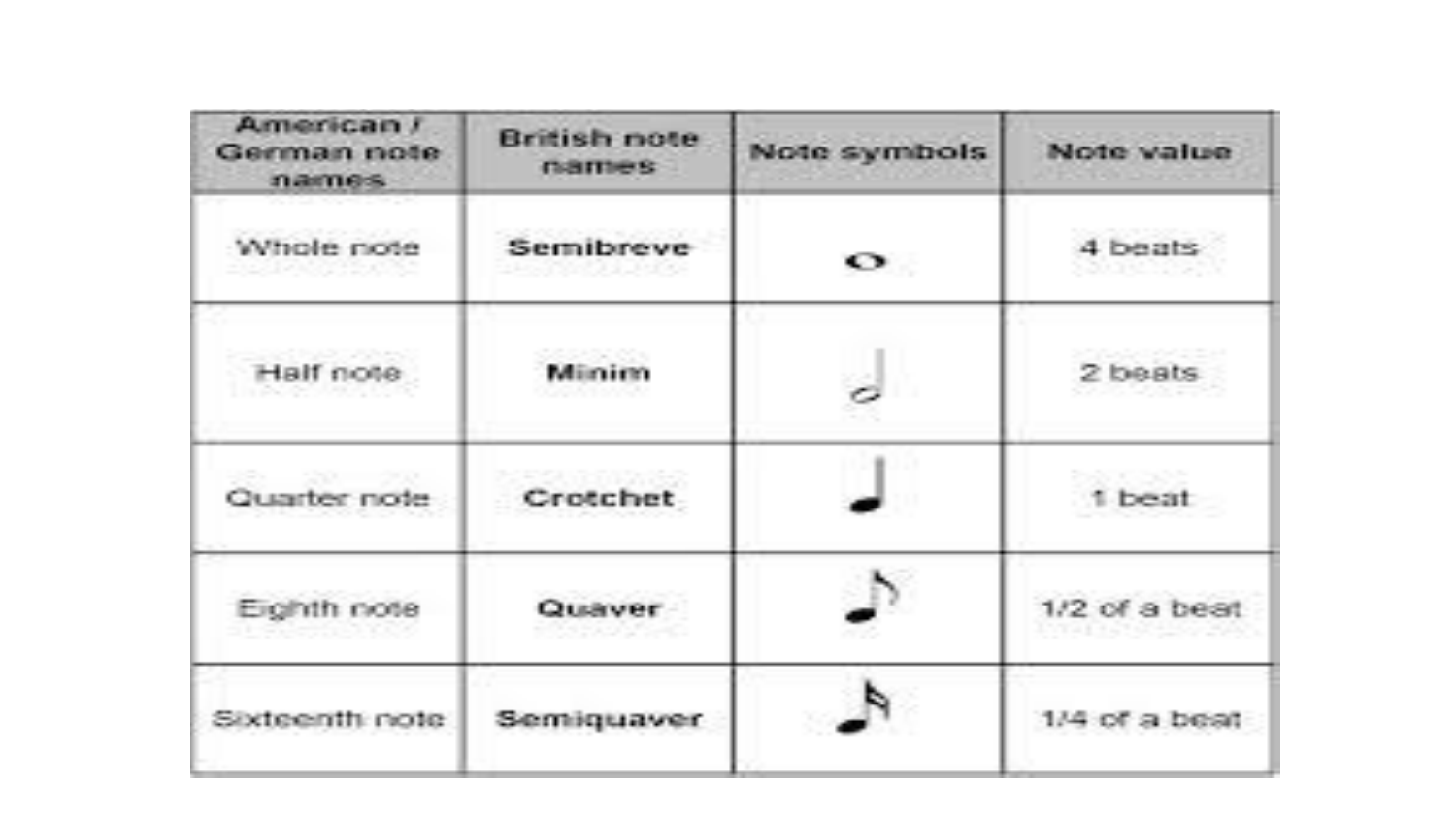

## **Bass Clef**

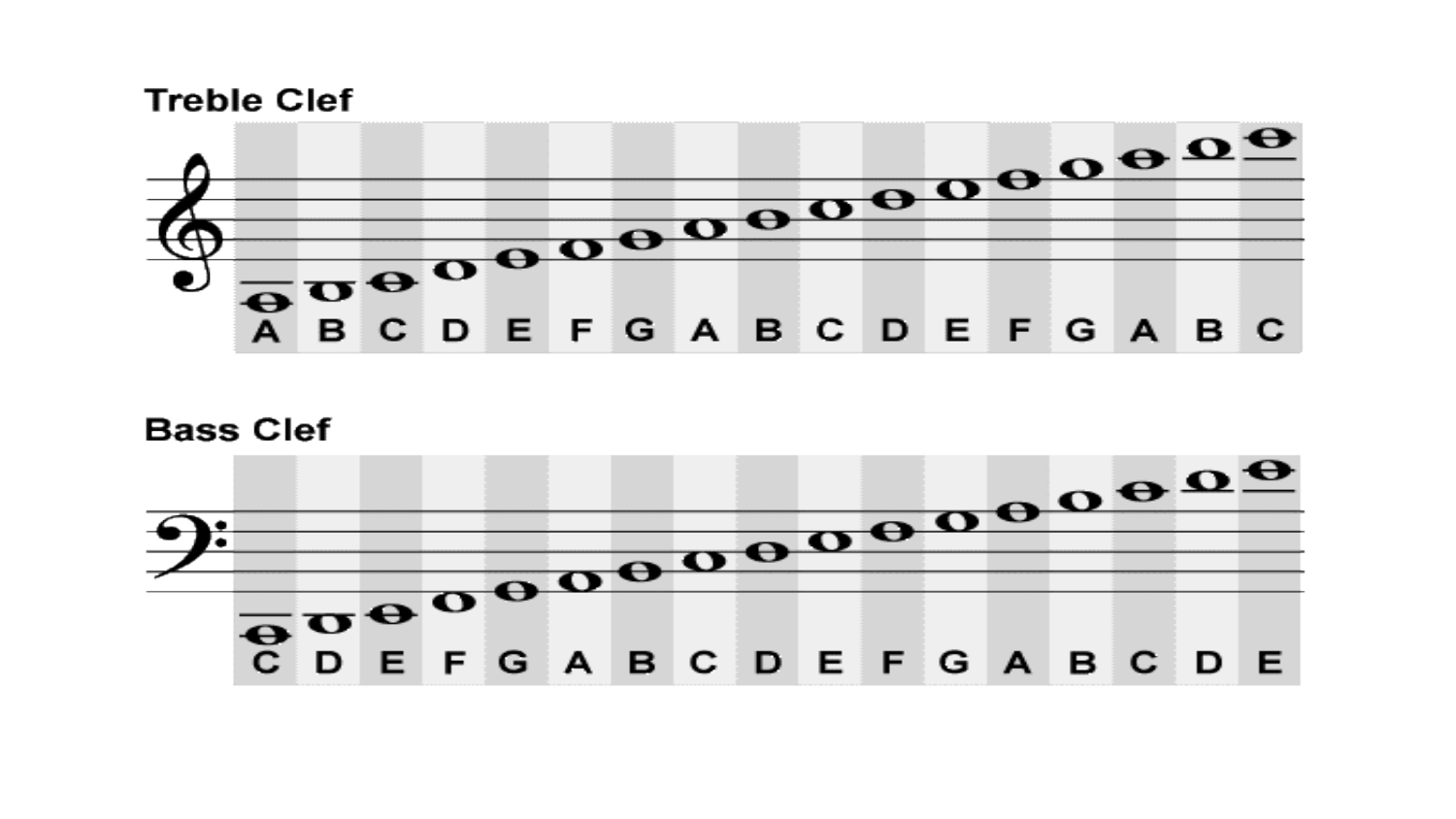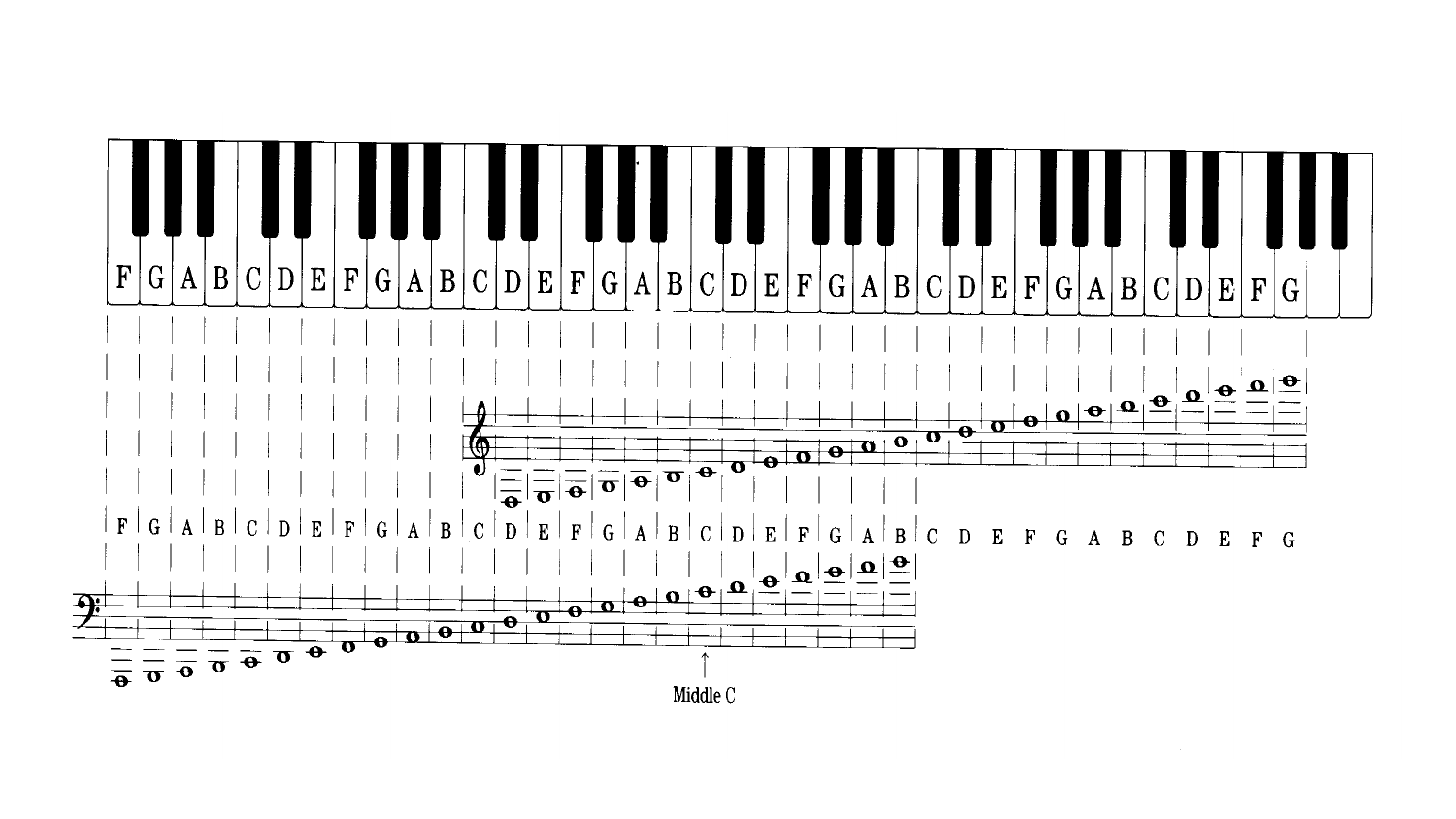

Can you compose a piece of music using one or more home made instruments ?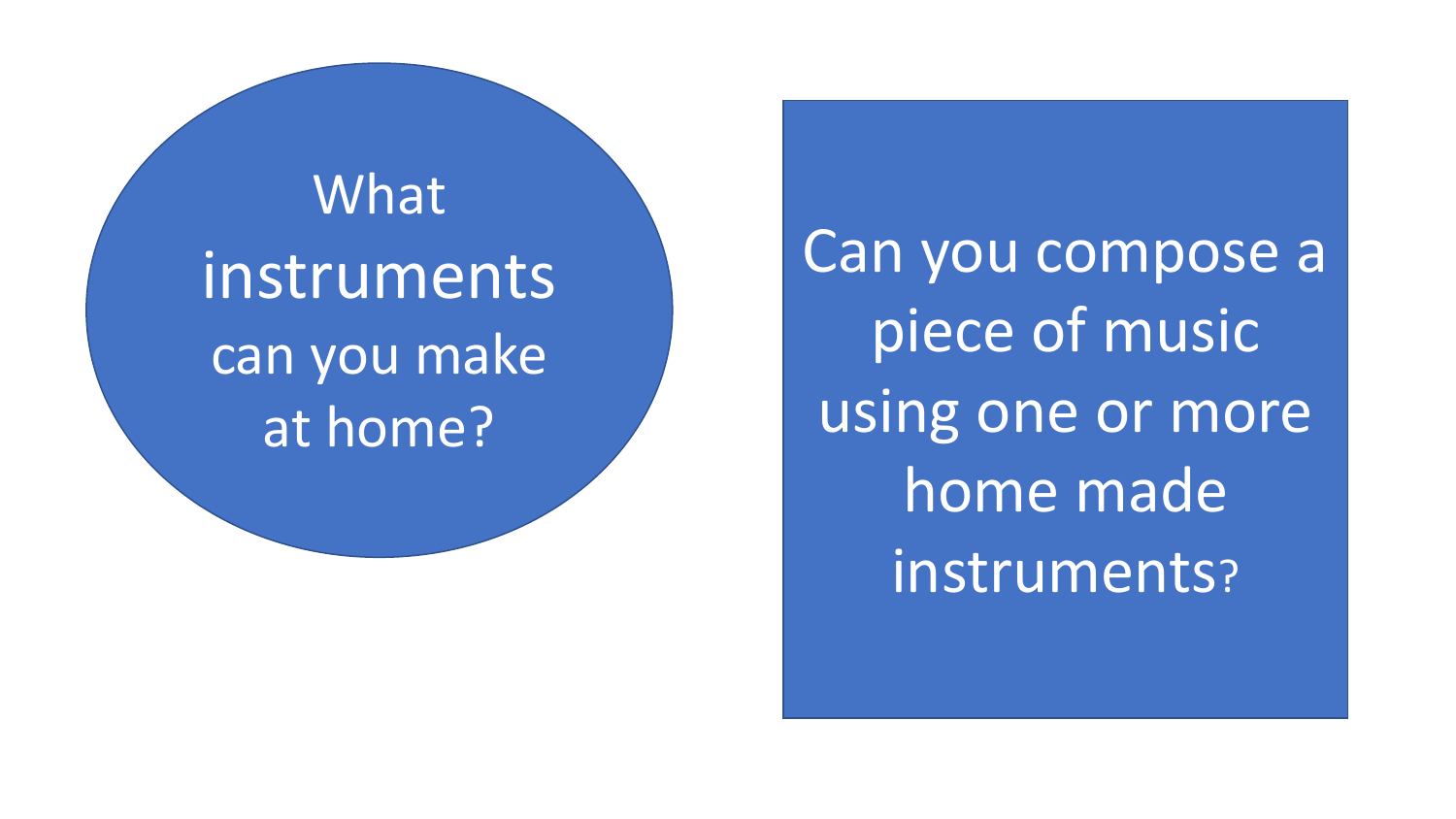

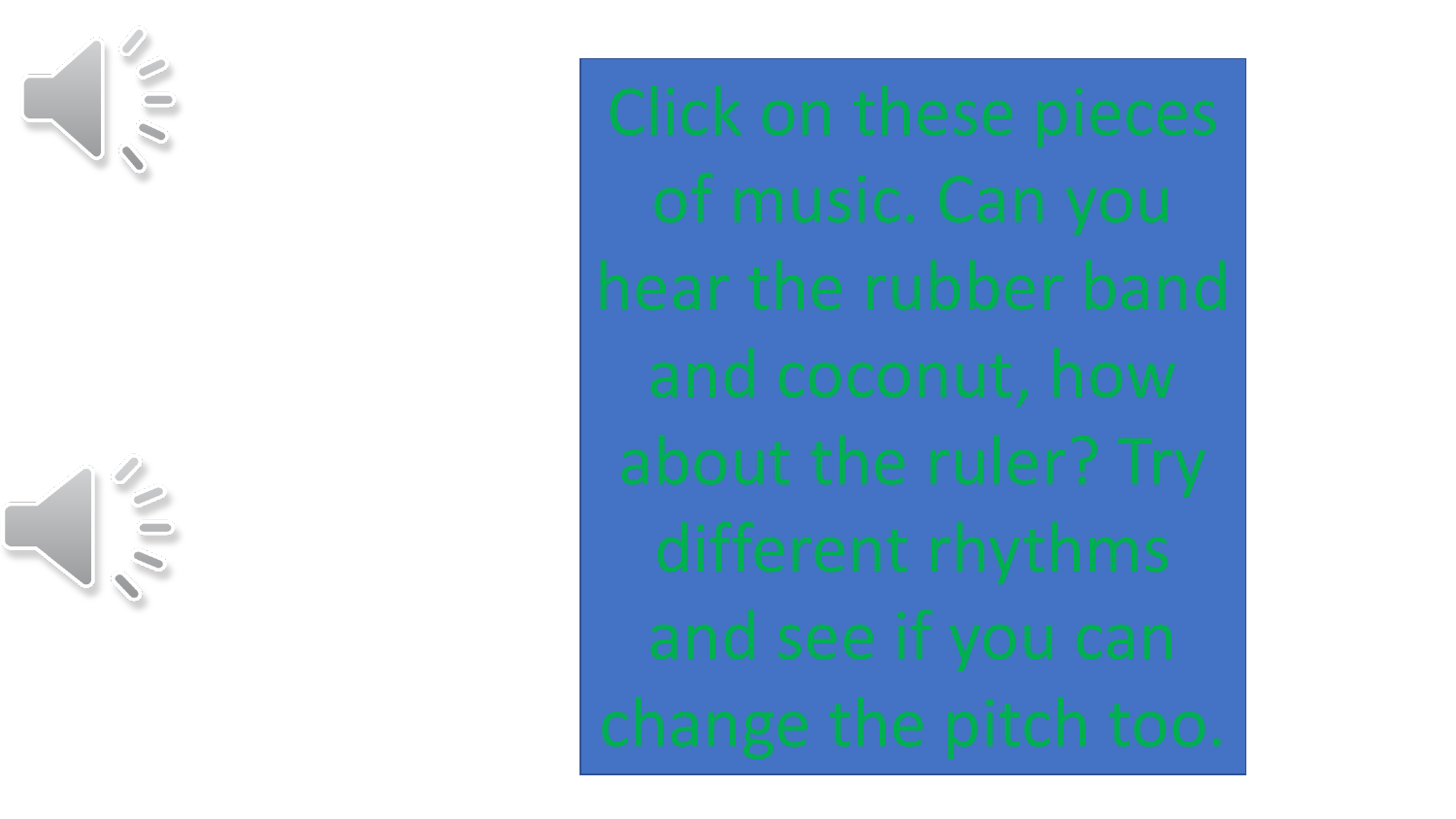What is rap? Reciting rhymes to a beat. Can you write your own rap?

Think of a theme or a topic. Write some words down. Can some words rhyme?

> Add a beat! Go for it!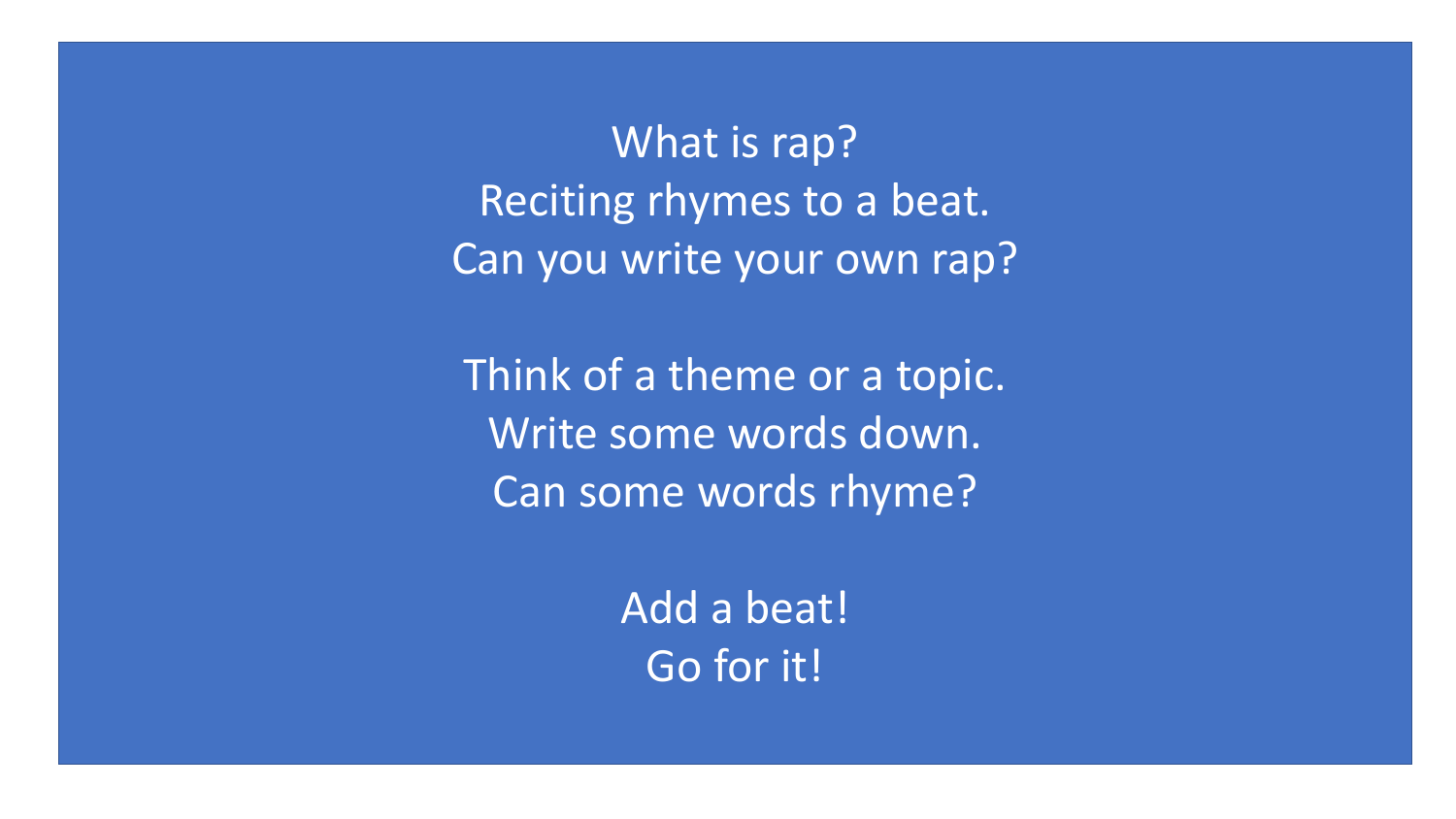Hey, everybody, let's write a rap. First there's a rhythm you'll need to clap. Keep that Rhythm and keep in time 'Cause a rap needs a rhythm and a good strong rhyme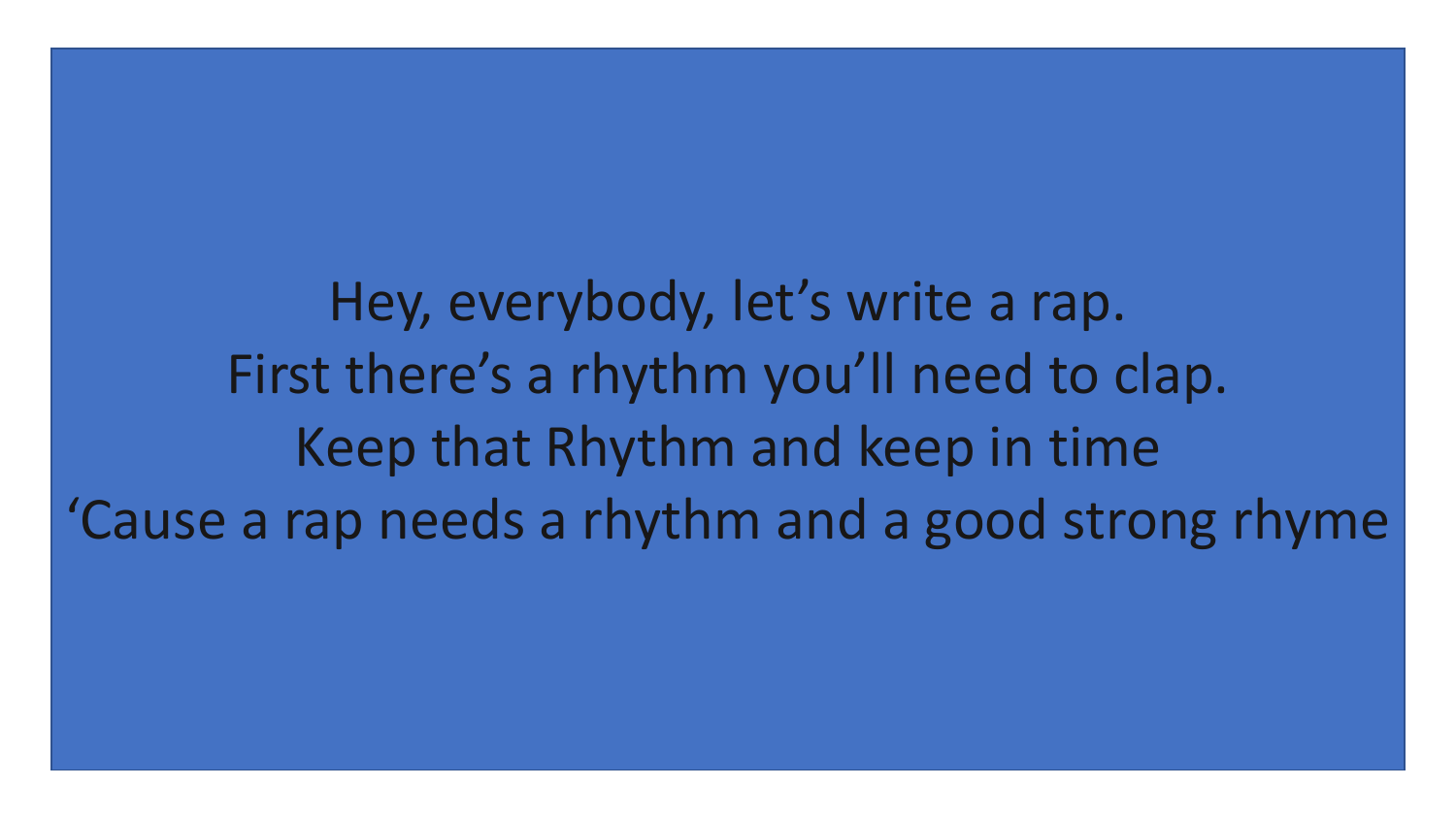Try and make each line 8 beats. Try to make the rap rhyme. Try to make it about a topic you like. Try more than one verse. Good Luck!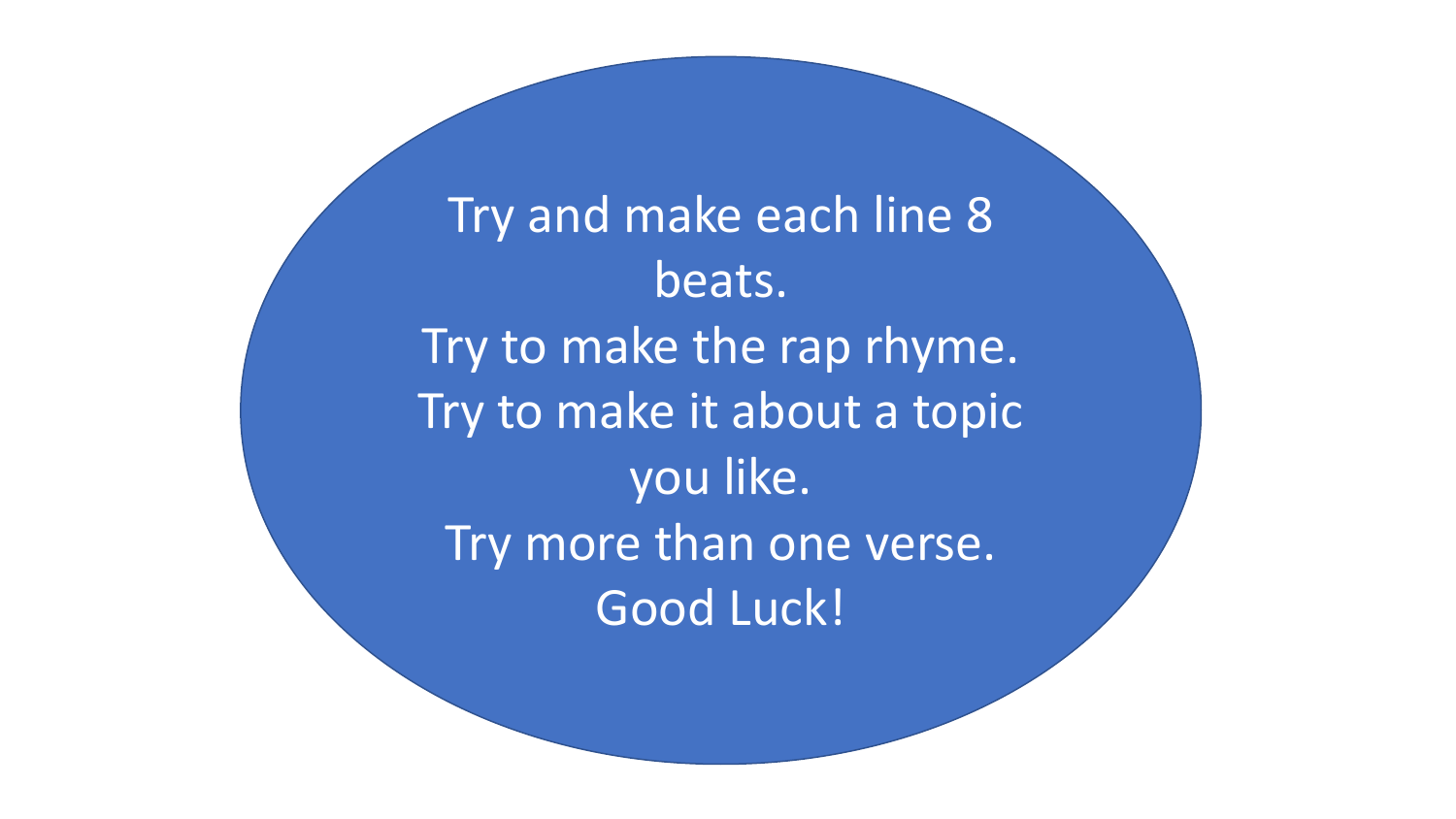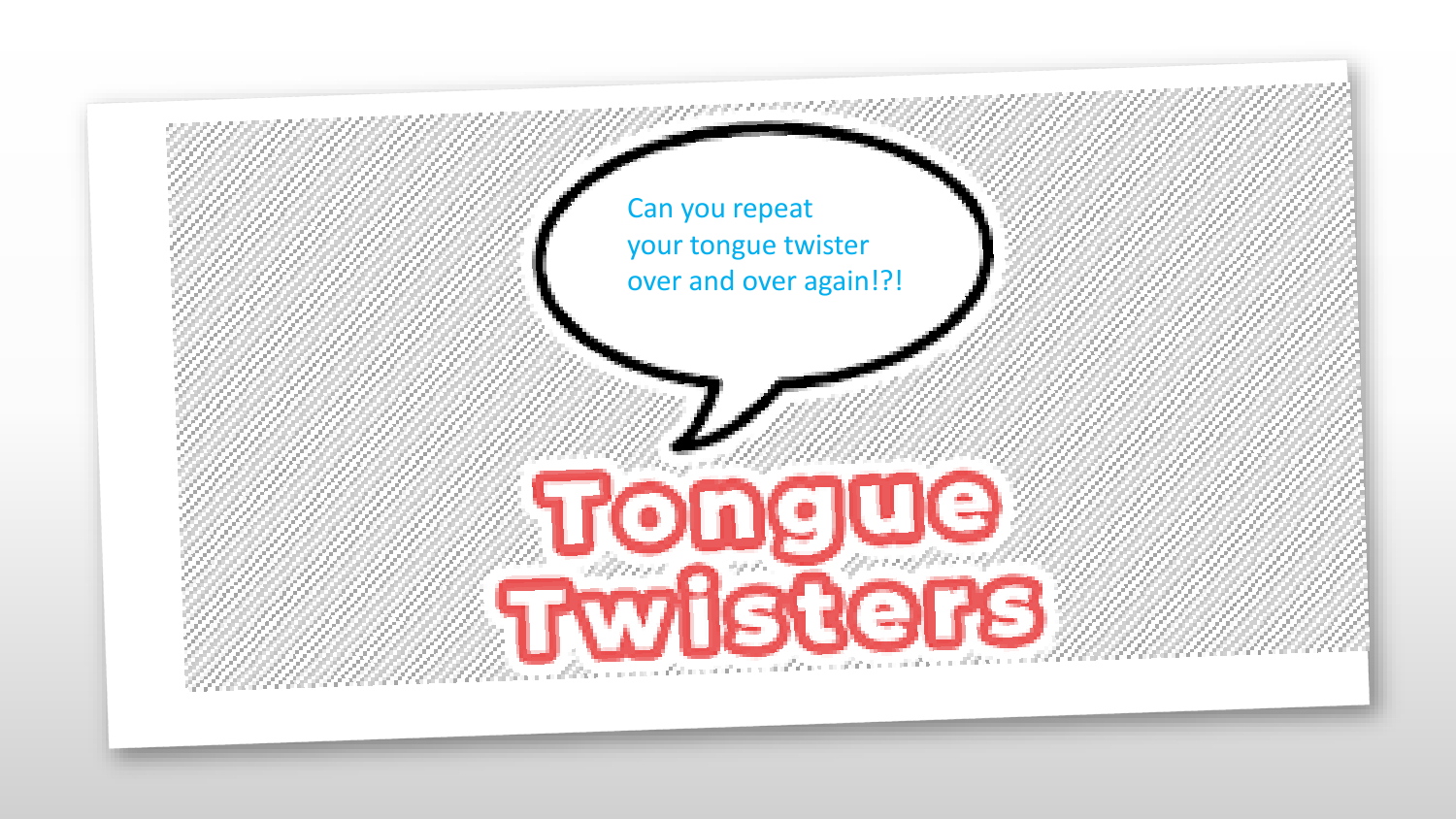Peter Piper picked a peck of pickled peppers. Did Peter piper pick a peck of pickled peppers? If Peter Piper picked a peck of pickled peppers, Where's the peck of pickled peppers Peter Piper picked?

> A big black bug bit a big black bear, Made the big black bear bleed blood.

Three grey geese in the green grass grazing. Grey were the geese and green was the grass.

Which witch wished which wicked wish?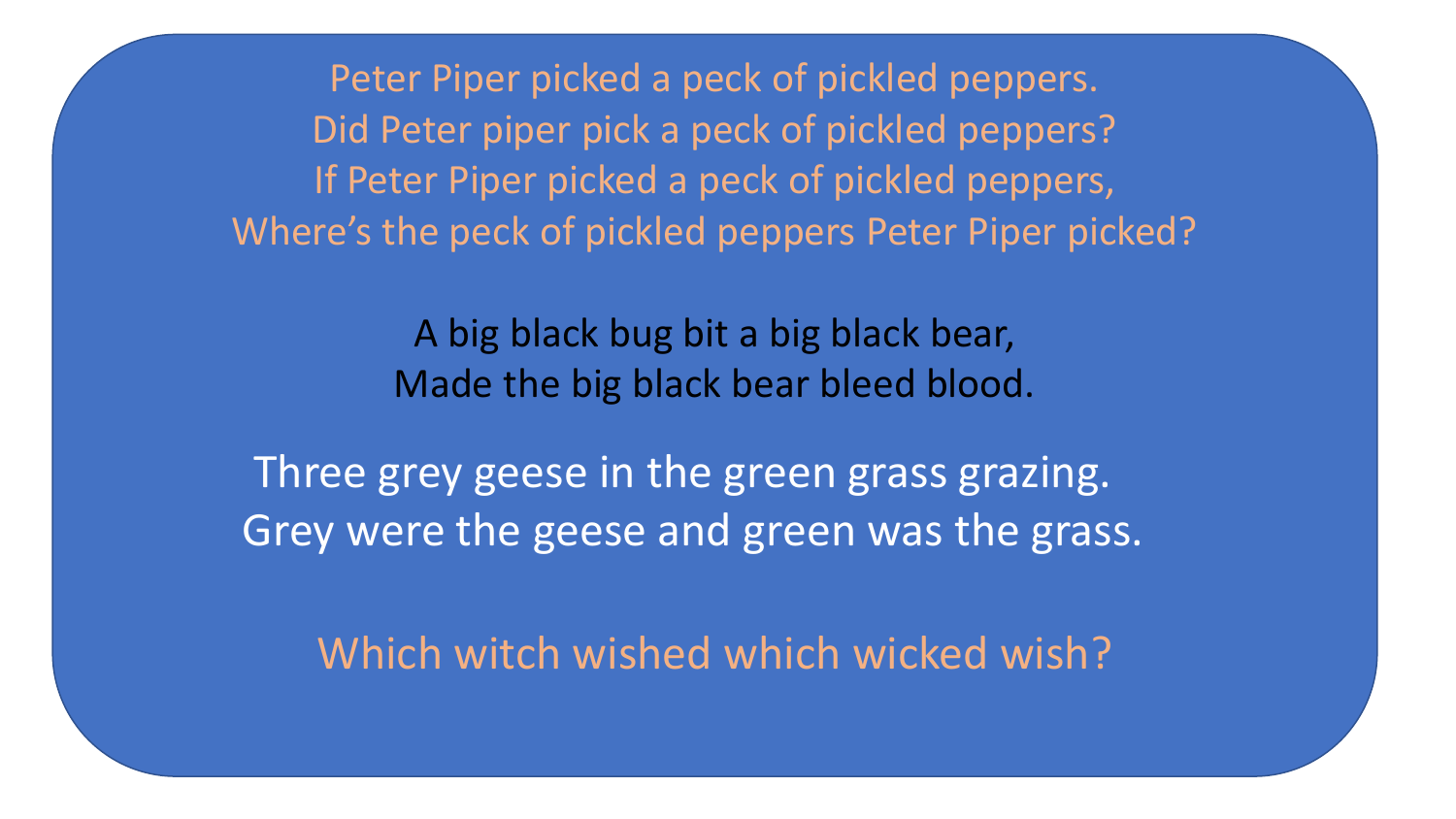Write your own tongue twister

What can your tongue twister be about?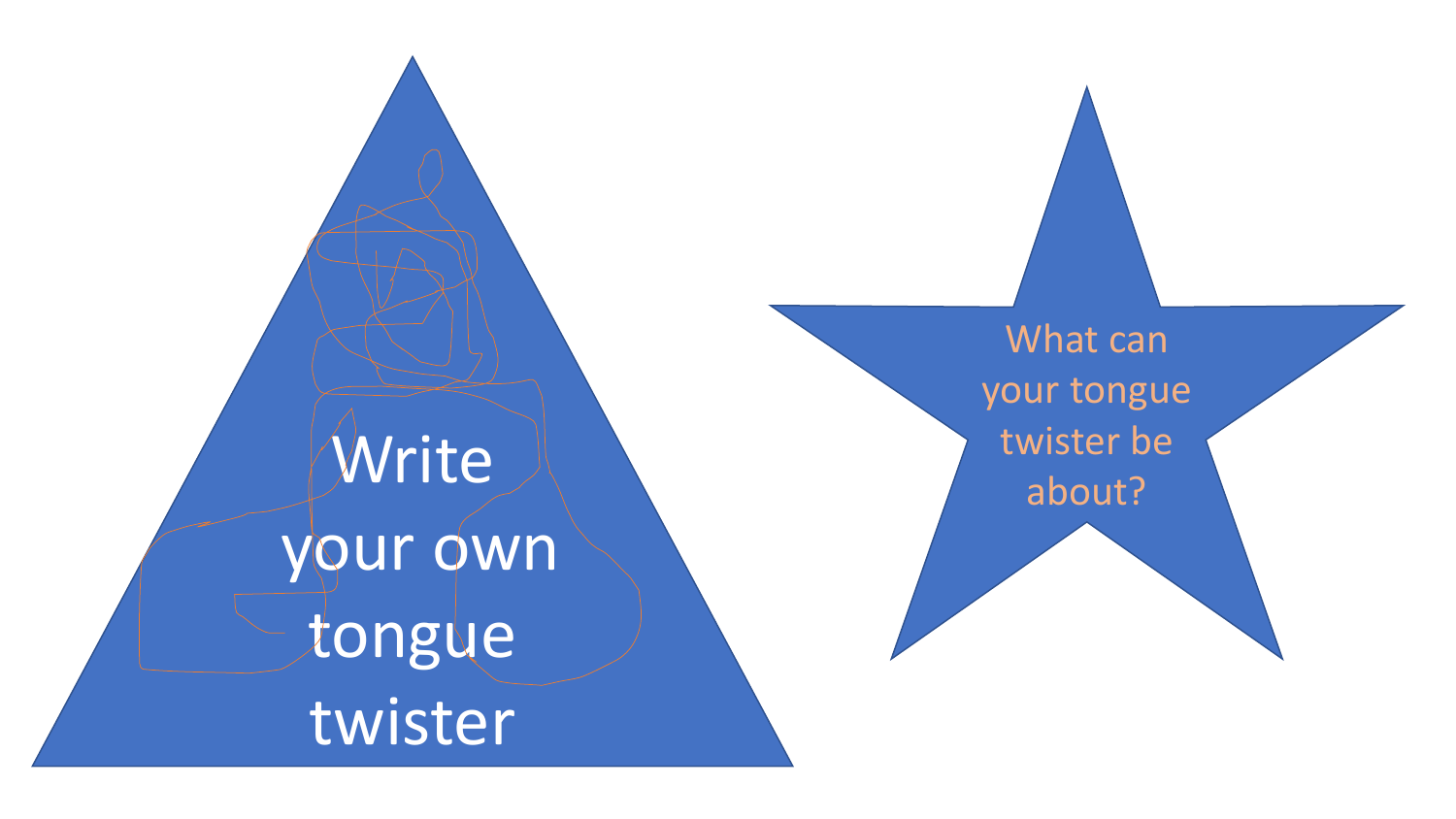

Can you clap these rhythms?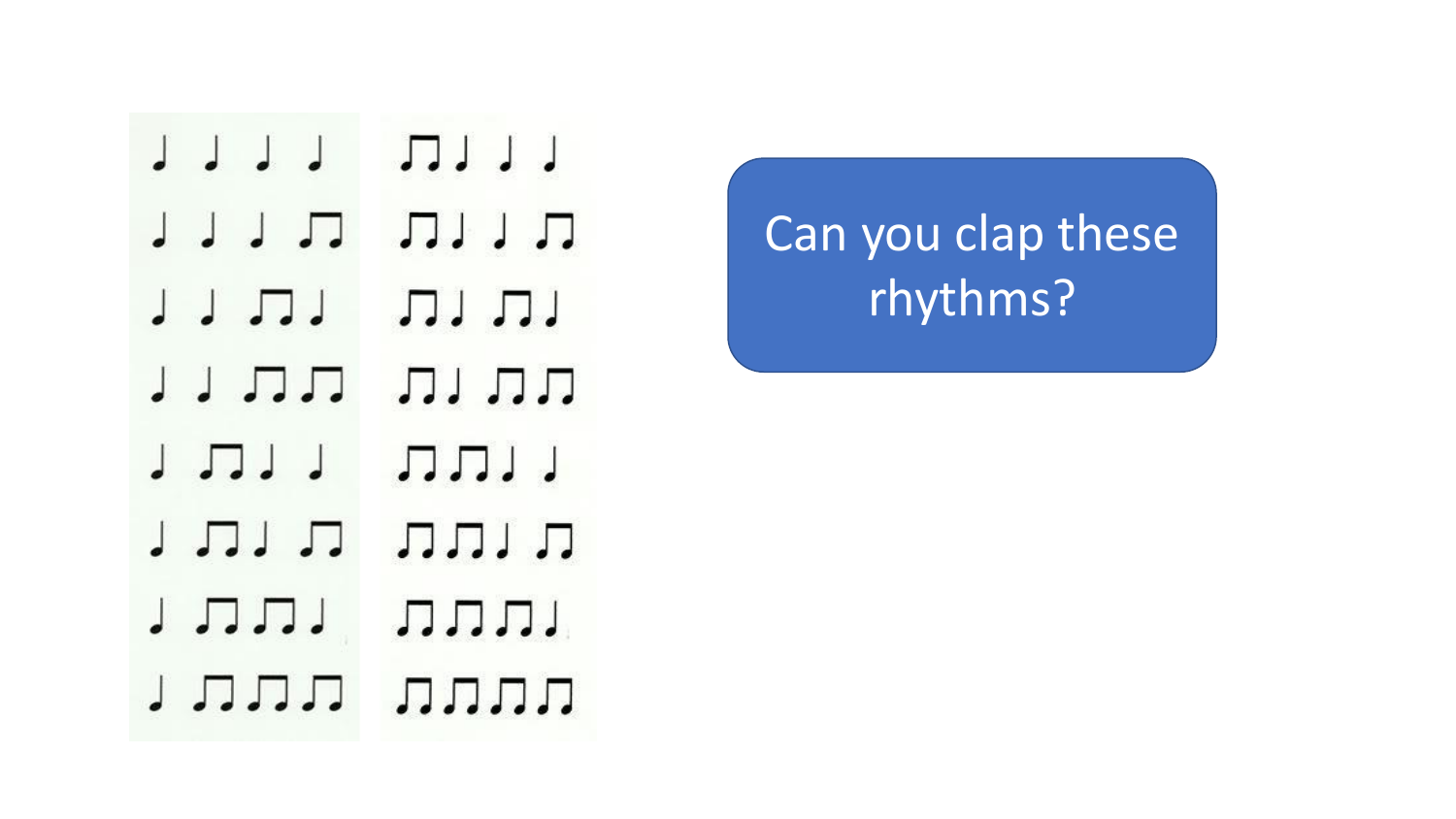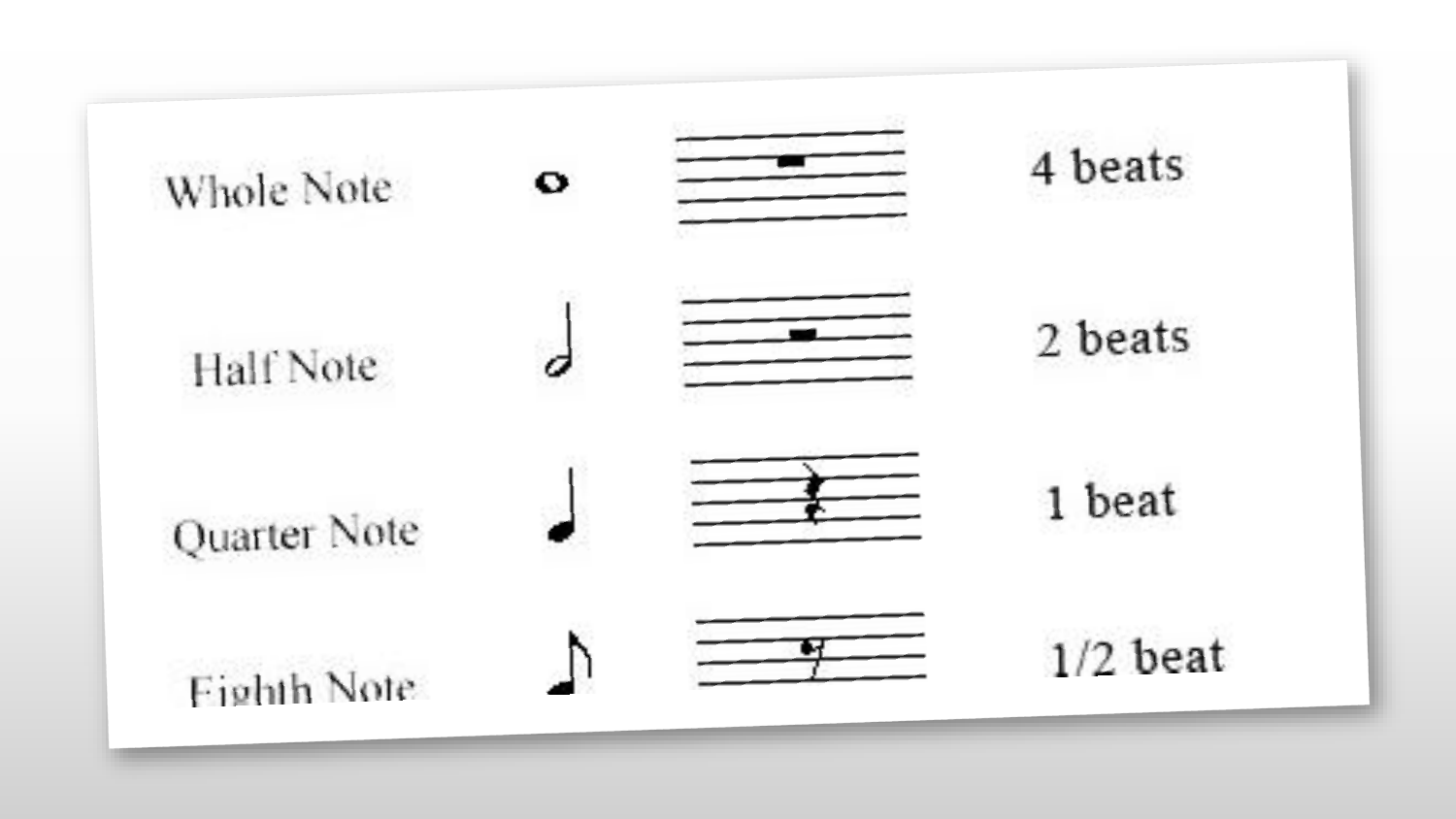



Practise writing your rests on the staves above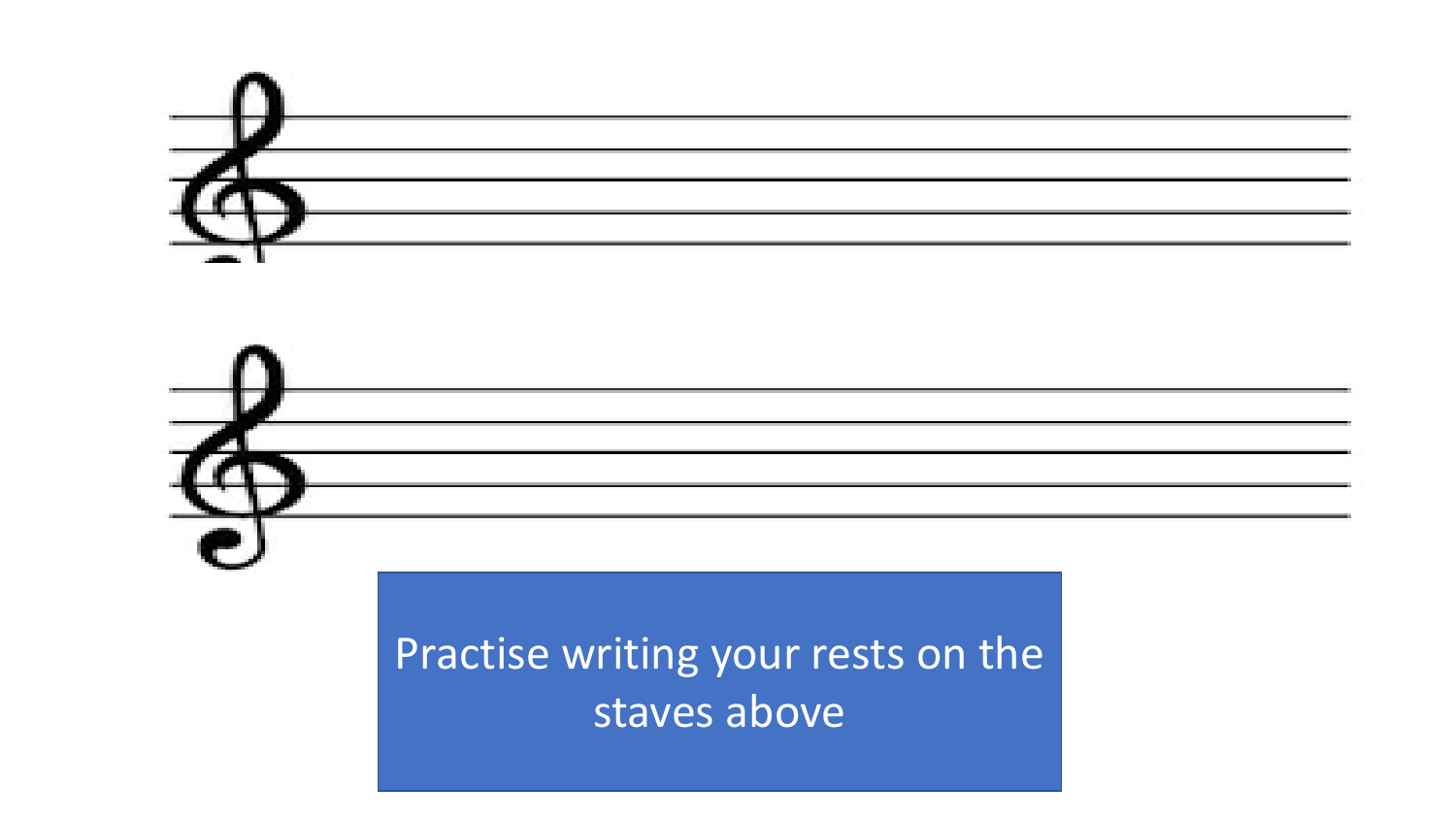Print out the blank staves on the next few slides to practise drawing your treble and bass clefs as well as your note plotting and your rests. See how much you can do from memory! The more you do it the easier it will get! Music is like learning a brand new language but once you get it logged in your brain it will be easier! Keep practising!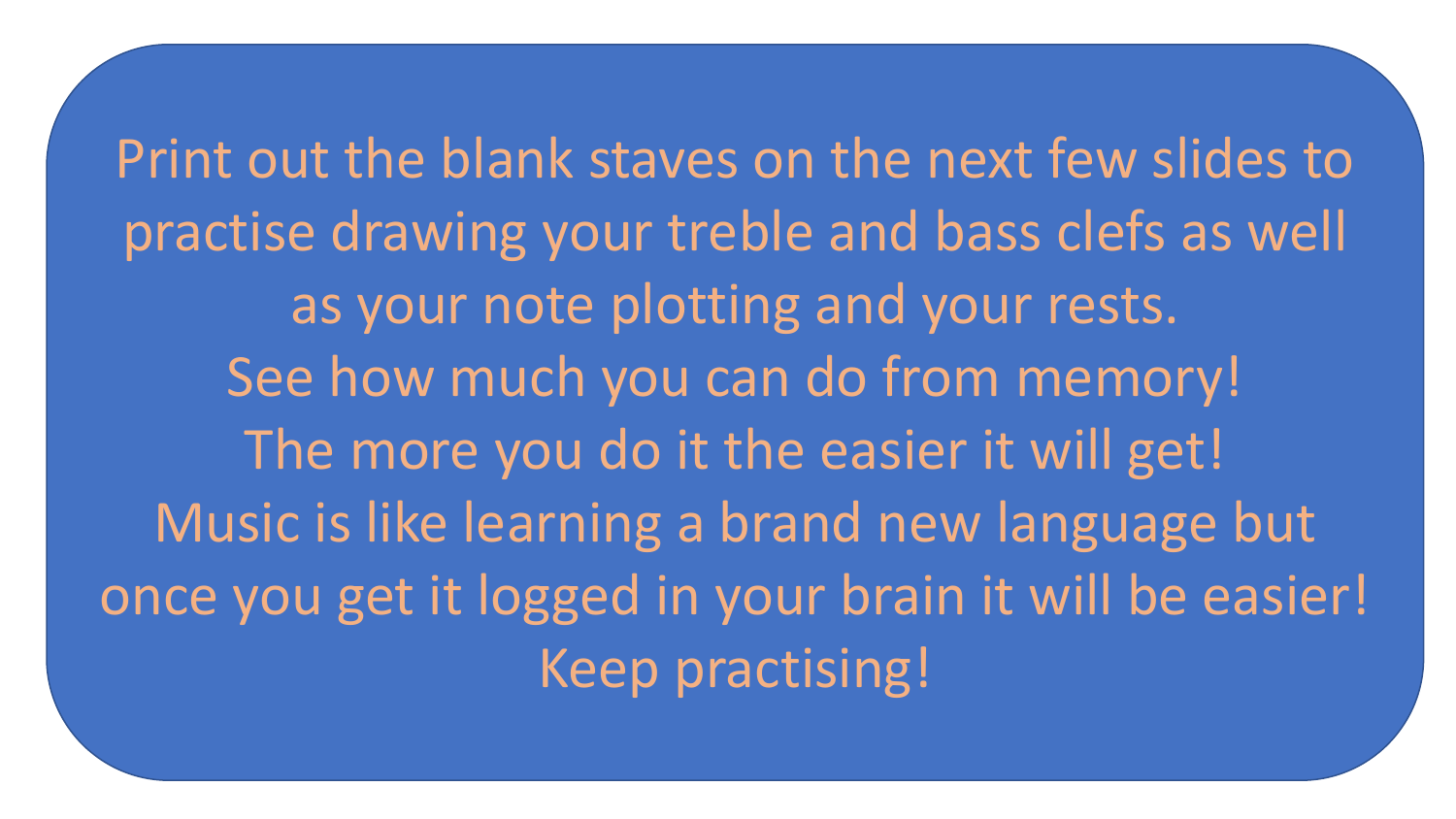| the control of the control of the | ,我们也不会有什么?""我们的人,我们也不会有什么?""我们的人,我们也不会有什么?""我们的人,我们也不会有什么?""我们的人,我们也不会有什么?""我们的人 |
|-----------------------------------|----------------------------------------------------------------------------------|
|                                   |                                                                                  |
|                                   | ,我们也不会有什么?""我们的人,我们也不会有什么?""我们的人,我们也不会有什么?""我们的人,我们也不会有什么?""我们的人,我们也不会有什么?""我们的人 |
|                                   |                                                                                  |
|                                   |                                                                                  |
|                                   | ,我们也不会有什么?""我们的人,我们也不会有什么?""我们的人,我们也不会有什么?""我们的人,我们也不会有什么?""我们的人,我们也不会有什么?""我们的人 |
|                                   |                                                                                  |
|                                   |                                                                                  |
|                                   |                                                                                  |
|                                   |                                                                                  |
|                                   |                                                                                  |
|                                   |                                                                                  |
|                                   |                                                                                  |
|                                   |                                                                                  |
|                                   |                                                                                  |
|                                   |                                                                                  |
|                                   |                                                                                  |
|                                   |                                                                                  |
|                                   |                                                                                  |
|                                   |                                                                                  |
|                                   |                                                                                  |
|                                   |                                                                                  |
|                                   |                                                                                  |
|                                   |                                                                                  |
|                                   |                                                                                  |
|                                   |                                                                                  |
|                                   |                                                                                  |
|                                   | ,我们也不会有什么?""我们的人,我们也不会有什么?""我们的人,我们也不会有什么?""我们的人,我们也不会有什么?""我们的人,我们也不会有什么?""我们的人 |
|                                   |                                                                                  |
|                                   |                                                                                  |
|                                   |                                                                                  |
|                                   | ,我们也不能会在这里,我们也不能会在这里,我们也不能会在这里,我们也不能会不能会不能会不能会不能会不能会不能会。""我们,我们也不能会不能会不能会不能会不能会不 |
|                                   |                                                                                  |
|                                   |                                                                                  |
|                                   |                                                                                  |
|                                   |                                                                                  |
|                                   |                                                                                  |
|                                   |                                                                                  |
|                                   |                                                                                  |
|                                   |                                                                                  |
|                                   |                                                                                  |
|                                   |                                                                                  |
|                                   |                                                                                  |
|                                   |                                                                                  |
|                                   |                                                                                  |
|                                   |                                                                                  |
|                                   |                                                                                  |
|                                   |                                                                                  |
|                                   |                                                                                  |
|                                   |                                                                                  |
|                                   |                                                                                  |
|                                   |                                                                                  |
|                                   |                                                                                  |
|                                   |                                                                                  |
|                                   | Cogeright # 2004 Masic Air Missic Teachers.com                                   |
|                                   |                                                                                  |
|                                   |                                                                                  |
|                                   |                                                                                  |
|                                   |                                                                                  |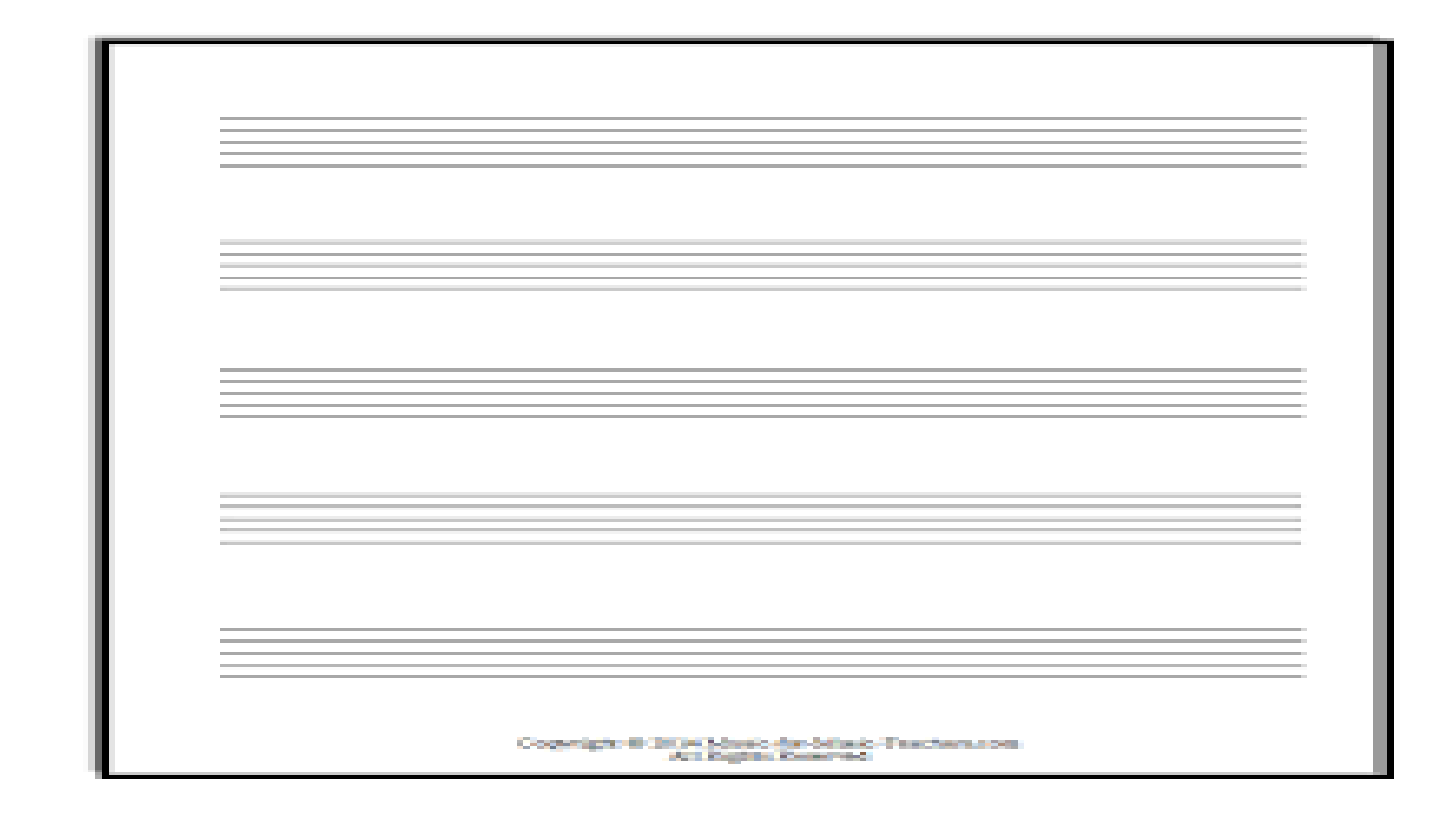| ,我们也不会有什么。""我们的人,我们也不会有什么?""我们的人,我们也不会有什么?""我们的人,我们也不会有什么?""我们的人,我们也不会有什么?""我们的人 |
|----------------------------------------------------------------------------------|
|                                                                                  |
|                                                                                  |
| ,我们也不会有什么?""我们的人,我们也不会有什么?""我们的人,我们也不会有什么?""我们的人,我们也不会有什么?""我们的人,我们也不会有什么?""我们的人 |
|                                                                                  |
|                                                                                  |
|                                                                                  |
|                                                                                  |
|                                                                                  |
|                                                                                  |
|                                                                                  |
|                                                                                  |
|                                                                                  |
|                                                                                  |
|                                                                                  |
|                                                                                  |
|                                                                                  |
|                                                                                  |
|                                                                                  |
|                                                                                  |
|                                                                                  |
|                                                                                  |
|                                                                                  |
|                                                                                  |
|                                                                                  |
|                                                                                  |
|                                                                                  |
|                                                                                  |
| ,我们也不能会在这里,我们也不能会在这里,我们也不能会在这里,我们也不能会不能会不能会不能会不能会不能会不能会不能会。""我们,我们也不能会不能会不能会不能会不 |
|                                                                                  |
|                                                                                  |
|                                                                                  |
|                                                                                  |
|                                                                                  |
|                                                                                  |
|                                                                                  |
|                                                                                  |
|                                                                                  |
|                                                                                  |
|                                                                                  |
|                                                                                  |
|                                                                                  |
|                                                                                  |
|                                                                                  |
|                                                                                  |
|                                                                                  |
|                                                                                  |
|                                                                                  |
|                                                                                  |
|                                                                                  |
|                                                                                  |
|                                                                                  |
|                                                                                  |
|                                                                                  |
| Cognition # 2004 Mario Air Missio Teachers com-                                  |
|                                                                                  |
|                                                                                  |
|                                                                                  |
|                                                                                  |